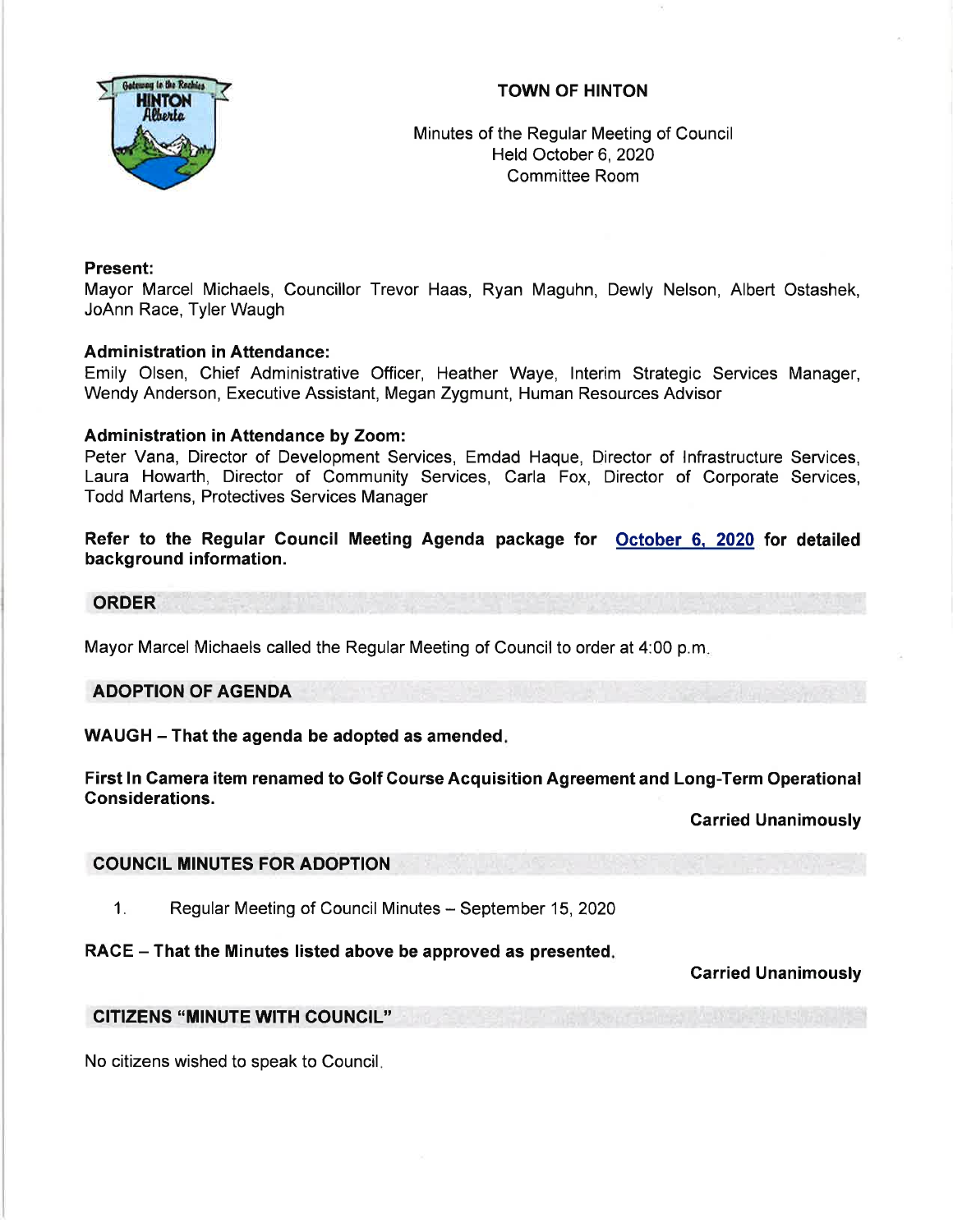## DELEGATIONS AND PRESENTATIONS

Kyle Crawford, Hinton Golf Club, provided Council with a presentation on the 2020 Actuals as well as the Projected 2021 Budget. A copy of the presentation is provided in the October 6, 2020 Agenda package.

IN CAMERA

MAGUHN - That the Regular Meeting of Gouncil move In Camera at 4:19 p.m.

Carried Unanimously

Garried Unanimously

NELSON - That the Regular Meeting of Council move out of In Camera at 5:15 p.m.

A short break was called with the meeting resuming at 5:18 p.m.

H. Waye joined by Zoom and C. Fox joined the meeting

# ACTION ITEMS

1. Golf Course Asset Acquisition Agreement and 2Q21 Operations

NELSON - That Gouncil approve the Asset Acquisition Agreement between the Town of Hinton and the Hinton Golf Society; and that Gouncil direct Administration to proceed with establishing a one-year Operating Agreement with the Hinton Golf Society effective October 31/2020 -October 3112021.

Carried Unanimously

# 2. Fortis Franchise Fee

NELSON - That Gouncil approves a 0% increase to the Fortis Rider Fee for the 2021 year. Carried 5-2 For: Haas, Waugh, Ostashek, Nelson, Race Against: Maguhn, Michaels

## INFORMATION ITEMS

1. January 1 – August 31, 2020 Year to Date Financial Statements and Capital Project Plan Update

MAGUHN - That Council accept the January  $1 -$  August 31, 2020 Year to Date Financial Statements and Capital Project Plan Update as information.

NELSON - Postpone the above motion until a detailed capital budget has been presented to Council at a Regular Council meeting.

> Carried 4-3 For: Waugh, Maguhn, Michaels, Nelson Against: Ostashek, Haas, Race

2. Proclamation of World Cerebral Palsy Day - October 6, 2020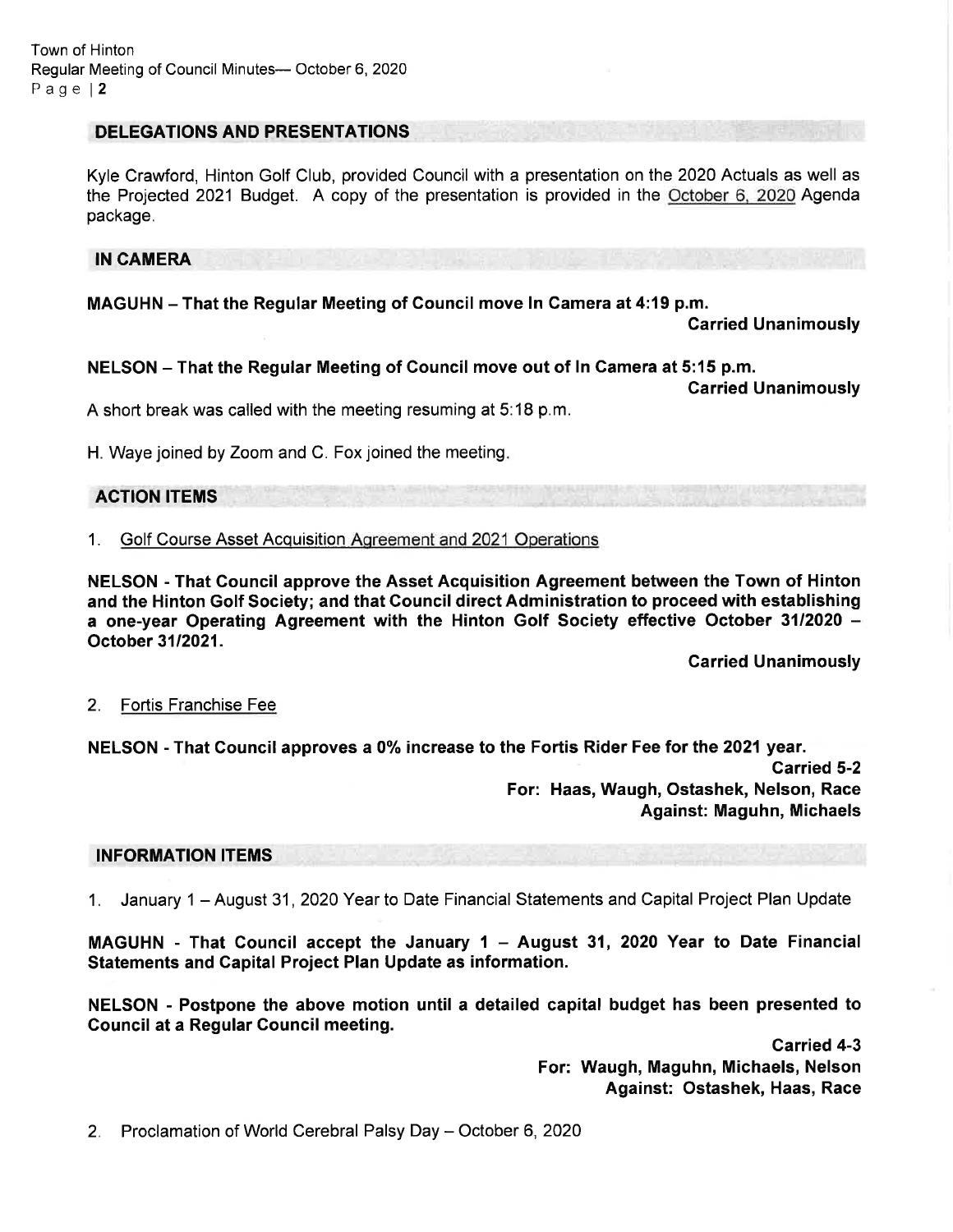3. Council lnformation Packages #1 , #2 and #3 for October 6, 2020

## RACE - That Council accept Information Packages #1, #2 and #3 for October 6, 2020 as information.

Carried Unanimously

# REPORTS FROM MAYOR, COUNCIL, CHIEF ADMINISTRATIVE OFFICER

1. Council Updates (Training, Conferences, Committees, Community Events)

Councillors reported on the various committees, meetings, and activities they attended since the last Regular Council meeting and what they plan on attending in the coming weeks.

2. Chief Administrative Officer Report

Emily Olsen, Chief Administrative Officer, provided an update on administrative matters

3. Administrative lnquiries There were no Administrative lnquiries

### NOTICES OF MOTION

There were no Notices of Motion

### IN CAMERA

A short break was called at 6:22 p.m. E. Olsen, C. Fox, L. Howarth, E. Haque, P. Vana, T. Martens, and H. Waye left the meeting. The meeting resumed at 6:31 p.m.

### HAAS - That the Regular Meeting of Council move In Camera at 6:31 p.m.

Garried Unanimously

W. Anderson left and M. Zygmunt joined the meeting.

# MAGUHN - That Council proceed with closure of the investigation as discussed ln Camera regarding the code of conduct complaint received in July 2020.

Garried Unanimously

M. Zygmunt left the meeting at 6:58 p.m.

M. Zygmunt rejoined the meeting at  $7:29$  p.m. and left the meeting at  $7:33$  p.m.

E. Olsen joined the meeting at 7:34 p.m

### HAAS – That the Regular Meeting of Council move out of In Camera at 7:54 p.m.

Garried Unanimously